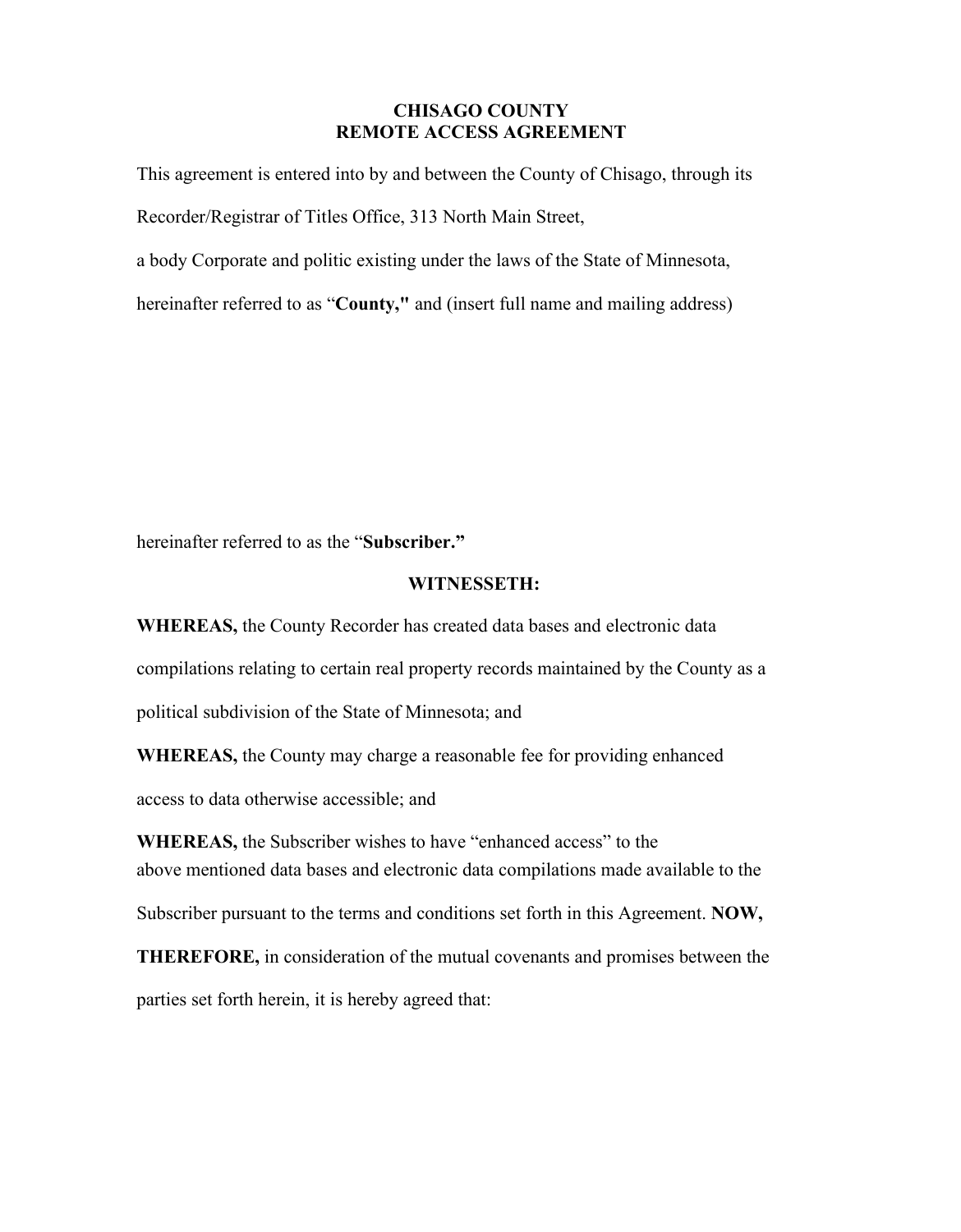## **I. COUNTY RECORDED DOCUMENT ENHANCED ACCESS**

#### **A. Access**

The County grants the Subscriber nonexclusive, nontransferable, limited access to certain real property databases and electronic data compilations through enhanced access during the term of this Agreement.

## **B. Limitations of Access**

Neither the databases, electronic data compilations, nor any portion of either, accessed through means of the enhanced access, may be used outside the scope of the Fair Use Provision of the United States Copyright Act, 17 U.S.C. § 107 and the Minnesota Data Practices Act, Minn. Stat. Ch. 13 unless authorized by the County's prior written permission.

## **C. Rights and Data**

Except for the Access granted herein, all rights, title, and interest to all processes, formats, languages and media which record, demonstrate, and, or facilitate, the creation and utility of the County's data bases and electronic data compilations, including all copyrights available thereto, are and shall continue to be the exclusive property of the County.

### **D. County Charges**

Charges payable by the Subscriber for the enhanced access to the County's data bases and electronic data compilations described in this Agreement are set forth in **Schedule A.** The County's charges for this non-entitlement service may be modified upon thirty (30) days' notice to the Subscriber in writing or on-line.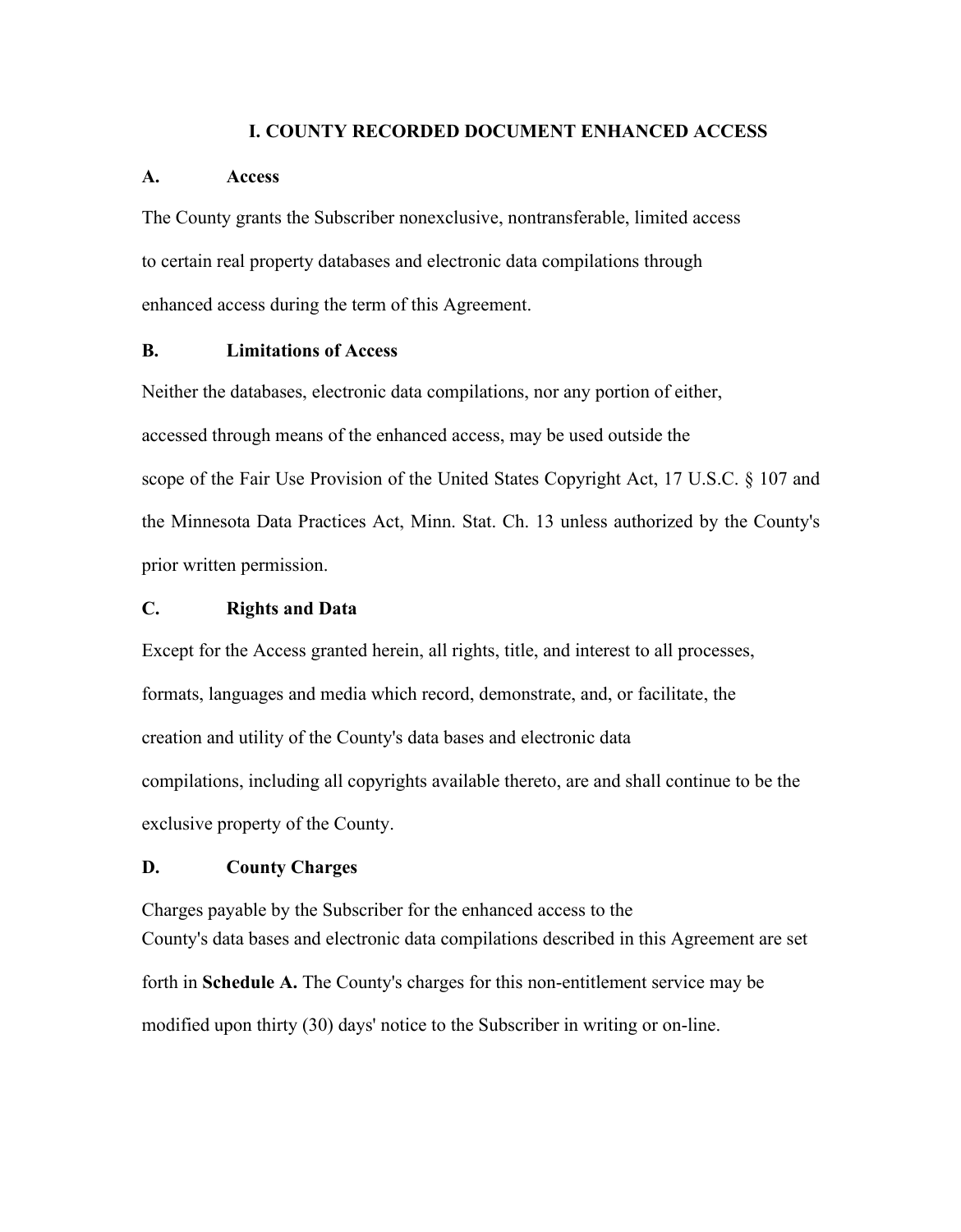## **E. Disclaimer of Warranties and Limitation of Liability**

**The County's goods and services provided pursuant to this Agreement are provided "as is," without warranty of any kind, express or implied, including, but not limited to, the warranties of performance, merchantability and fitness for a particular** 

**purpose.** The Subscriber's exclusive remedy and the County's entire liability hereunder, if any, for any claim(s) for damages relating to the County's data bases and, or electronic data compilations, which are made against them, individually, or jointly, whether based in contract or negligence, shall be limited to the amount of the enhanced access charges paid by the Subscriber relative to the period of occurrence of the events which are the basis of the claim(s); provided, however, that the County shall have no liability whatsoever to the Subscriber for any claim(s) relating in any way to

1 the Subscriber's inability or failure to perform legal, professional, or other research or related work or to perform such work properly or completely, even if assisted by the County; or

2 any lost profits or other consequential, exemplary, incidental, indirect or special damages relating in whole or in part to the Subscriber's rights hereunder or use of, or inability to use, the County's data bases and, or electronic data compilations, even if the County has been advised of the possibility of such damages. Further, the County shall have no liability whatsoever to the Subscriber for any claim(s) relating in any way to any data base and, or electronic data compilation.

#### **F. Confidentiality**

The Subscriber agrees not to disclose any information relating to the Subscriber's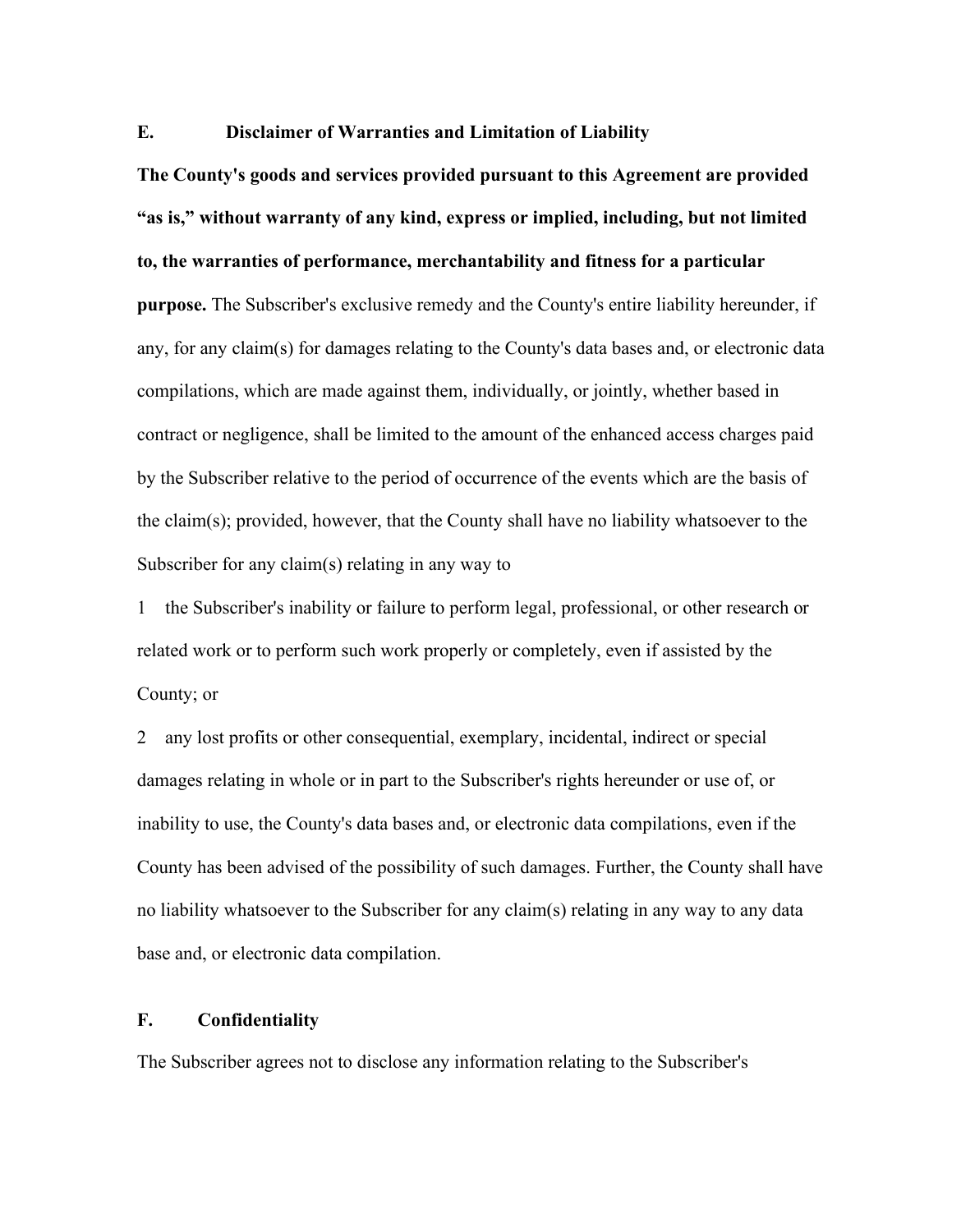access code, password, or any other information relating to the County's computer security system. Any violation of this section by the Subscriber shall constitute a material breach of this Agreement.

## **G. Access**

The County shall maintain the right to deny, postpone, or cancel the enhanced access at any time and without prior notice. Such termination of access will not constitute a material breach of this Agreement if the customer's enhanced access is reinstated within a reasonable period of time.

## **II. SOFTWARE AND EQUIPMENT FOR INTERNET ACCESS**

#### **Subscriber's Equipment**

The Subscriber's enhanced access to the County's databases and electronic data compilations shall be facilitated via the Internet. The Subscriber is responsible for providing and maintaining all hardware, software, modem, telephone and all other equipment required to access the County's data bases and data compilations through the enhanced access.

#### **III. GENERAL PROVISIONS**

#### **A. Billing and Payment**

The Subscriber shall maintain an escrow account for payment of all charges regarding the county's "enhanced access" for data bases and electronic data compilations. The Subscriber's escrow account shall be reduced by the amount of charges the first of each month for that month. If such payment is unavailable in the Subscriber's escrow account, the Subscriber's "enhanced access" to the County Recorder's database may be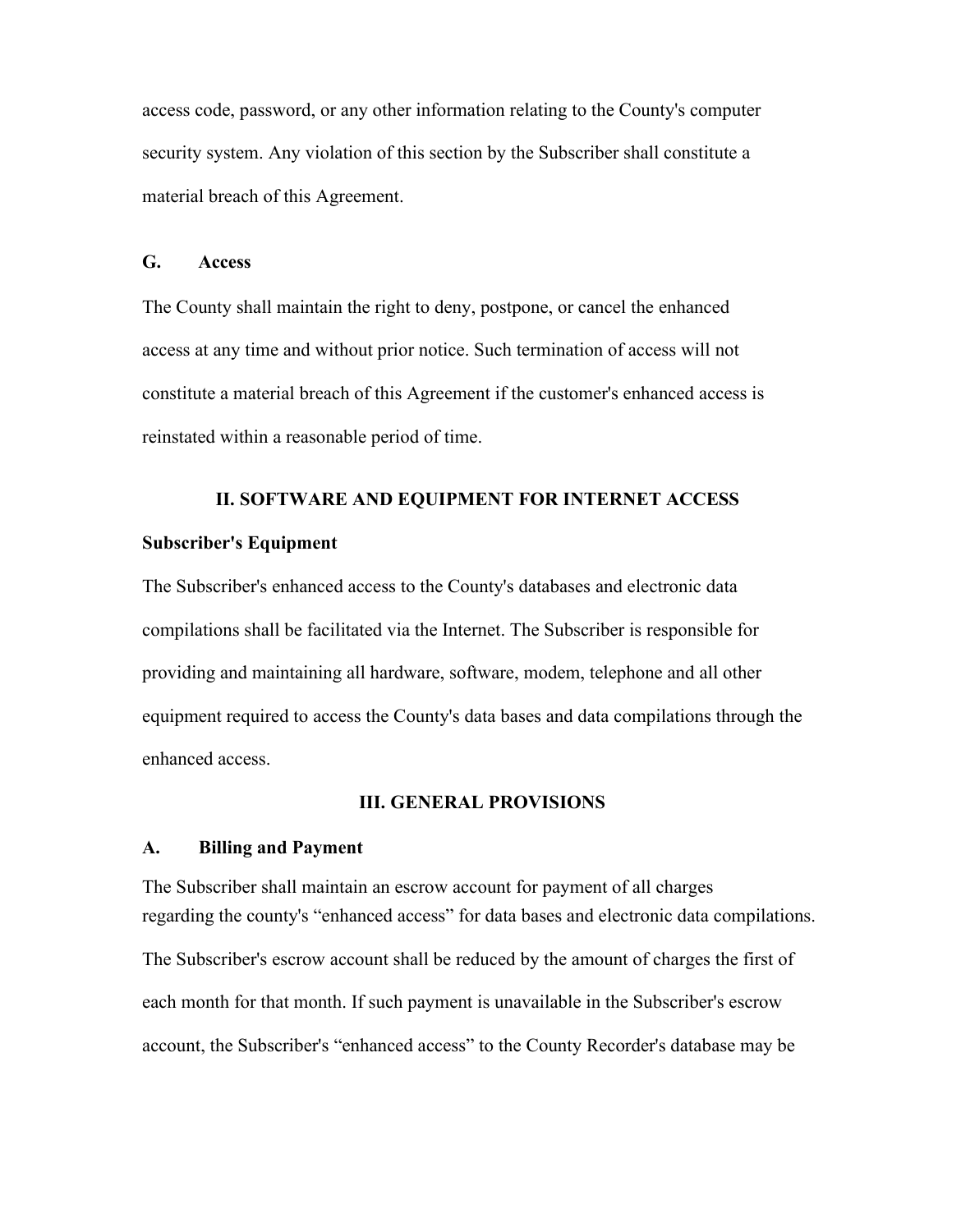discontinued. Access will continue on site during normal business hours.

#### **B. Taxes**

Charges are exclusive of sales, use and other taxes, which are the responsibility of the Subscriber.

### **C. Responsibility of Subscriber**

The Subscriber shall be responsible for all enhanced access to and use of the County's data bases and data compilations by the Subscriber's personnel or by means of the Subscriber's equipment or passwords, whether or not the Subscriber has knowledge of or has authorized such access and use.

#### **D. Limitation of Claims**

Except for claims relating to charges of improper use of the County's data bases and, or data compilations, no claim, regardless of form, which in any way arises out of this Agreement or the use of, or inability to use the County's data bases and, or electronic data compilations, may be made nor action based upon such claim brought, to any party hereto more than one year after the basis for the claim becomes known to the party desiring to assert it.

#### **E. Termination**

This Agreement shall continue in force until terminated by prior written notice of termination to the other party. Notwithstanding the foregoing, this Agreement may be terminated at any time by the County, with or without cause. The Subscriber may terminate this Agreement, with or without cause, upon thirty (30) days' written notice to the County.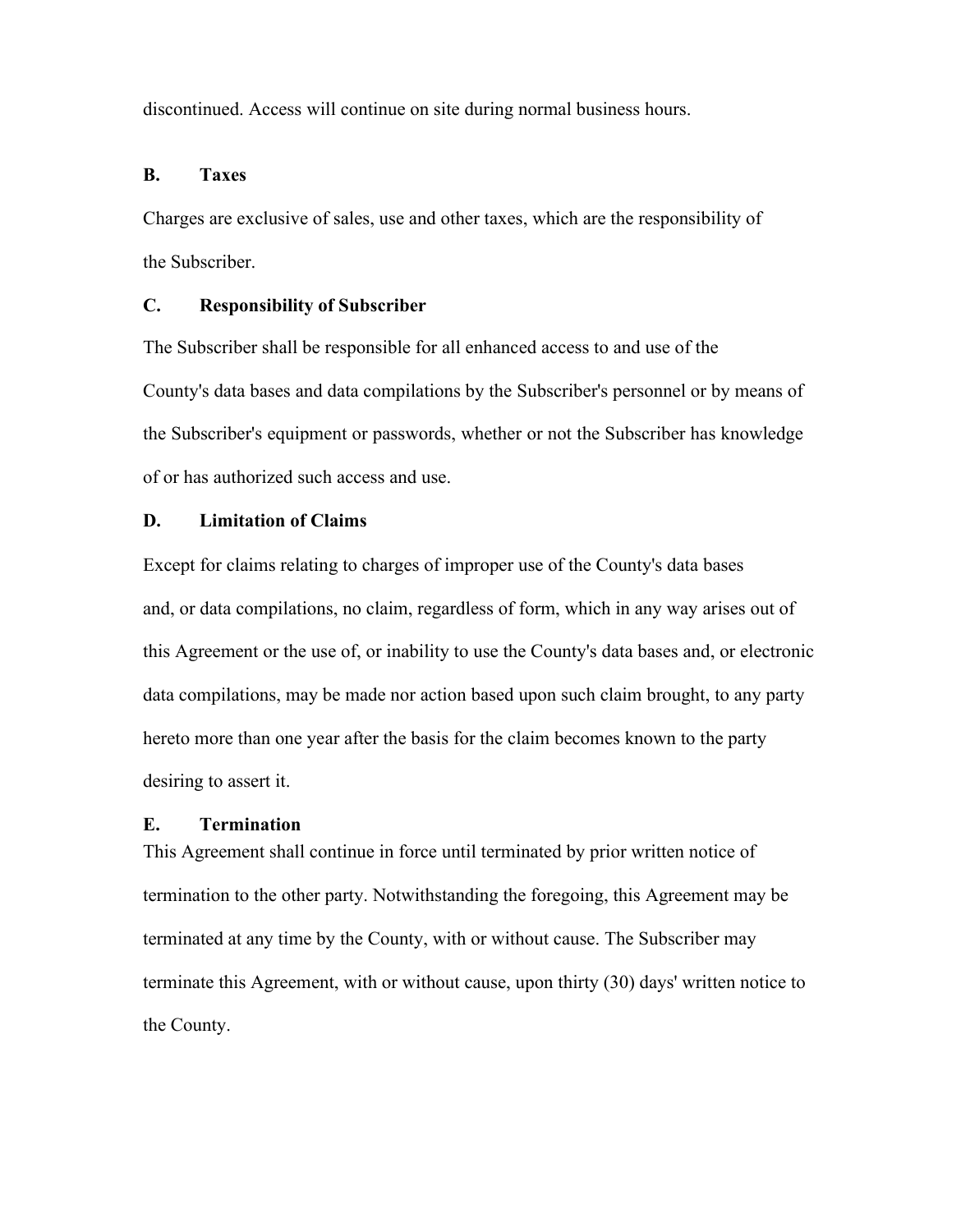## **F. Integrated Agreement**

This Agreement contains all of the terms and conditions agreed on by the parties hereto, and no other agreements, oral or otherwise, regarding the subject matter of this Agreement shall be deemed to exist or to bind any of the parties hereto.

## **G. Representations**

No representations not set forth herein have induced the making of this contract. The undersigned have read and understand the entire contract and now state, and in consideration of this Agreement agree, that no representation, promise, or agreement not expressed in this Agreement has been made to induce the undersigned to enter into it.

## **H. Amendments**

All materials alterations, amendments, deletions, or waivers of the provisions of this Agreement shall be valid only when expressed in writing and duly executed by authorized representatives of the parties. Any alterations, modifications, or variations deemed not to be material by agreement of the parties shall not require written approval.

### **I. Governing Law and Venue**

This Agreement shall be governed and construed under the laws of the state of Minnesota and any legal actions taken pursuant to the terms and conditions of this Agreement shall be venued in state district court located in Center City, Minnesota.

### **J. Assignment**

Neither this Agreement nor any part or portion hereof shall be assigned, sublicensed, or otherwise transferred.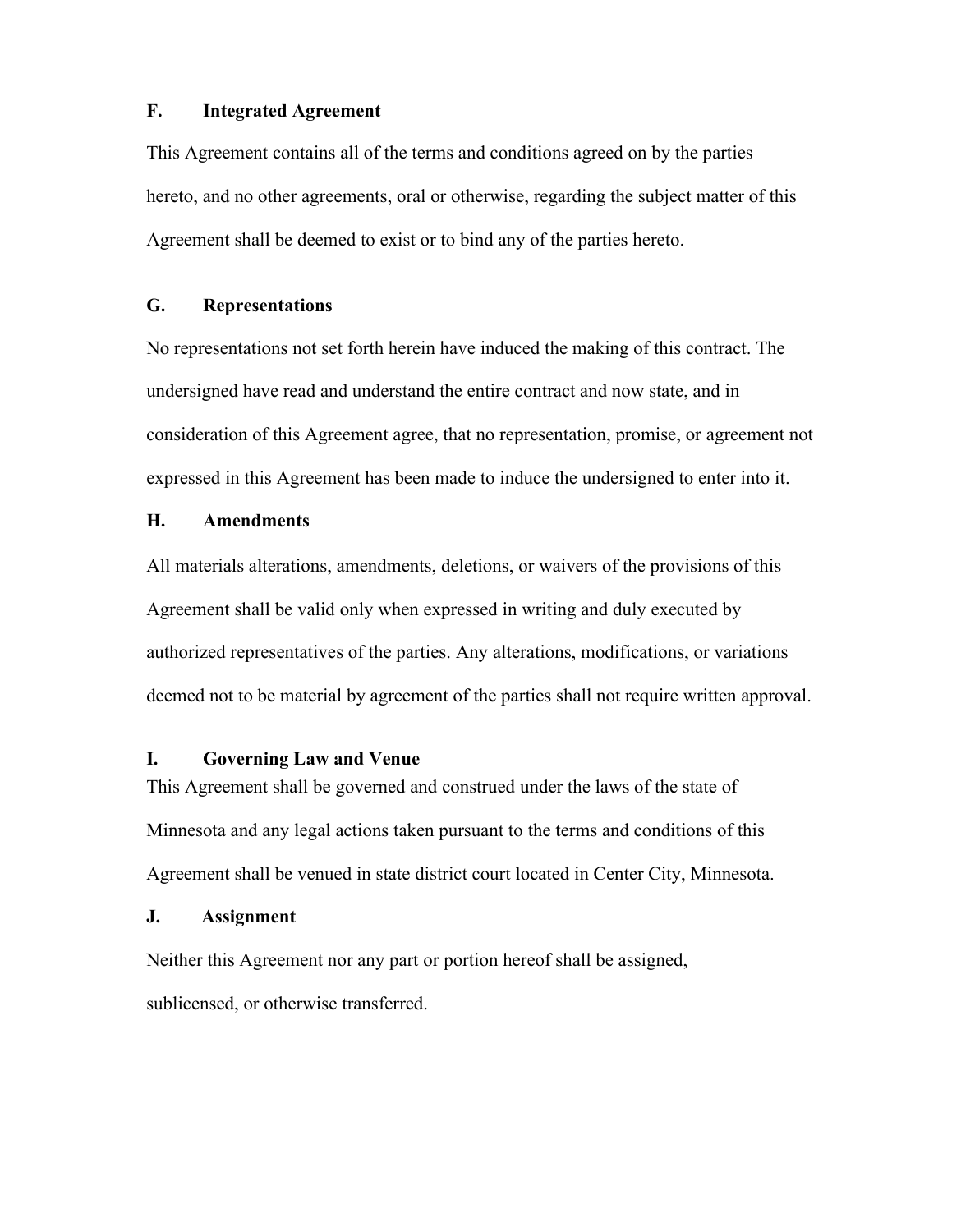## **K. Savings Clause**

Should any provision of this Agreement be held to be void, invalid, unenforceable or illegal by a court, the validity and enforceability of the other provisions shall not be affected thereby.

## **L. Non-waiver**

Failure of any party to enforce any provision of this Agreement shall not constitute or be construed as a waiver of such provision or of the right to enforce such provision.

## **M. Incorporation**

Schedule A is incorporated verbatim as a part of this Agreement.

## **N. Notices**

All notices hereunder shall be delivered in person or by United States mail to the following:

## **O. Disclaimer**

This agreement does not constitute a guarantee of availability of enhanced access nor any Chisago County Web Service at any time. The County's performance hereunder is subject to interruption and delay without notice. System maintenance will be preformed during normal business hours. Any after hour or week-end outage will be addressed during normal business hours. There will be no night or week-end support of this product and it's use is subject to availability.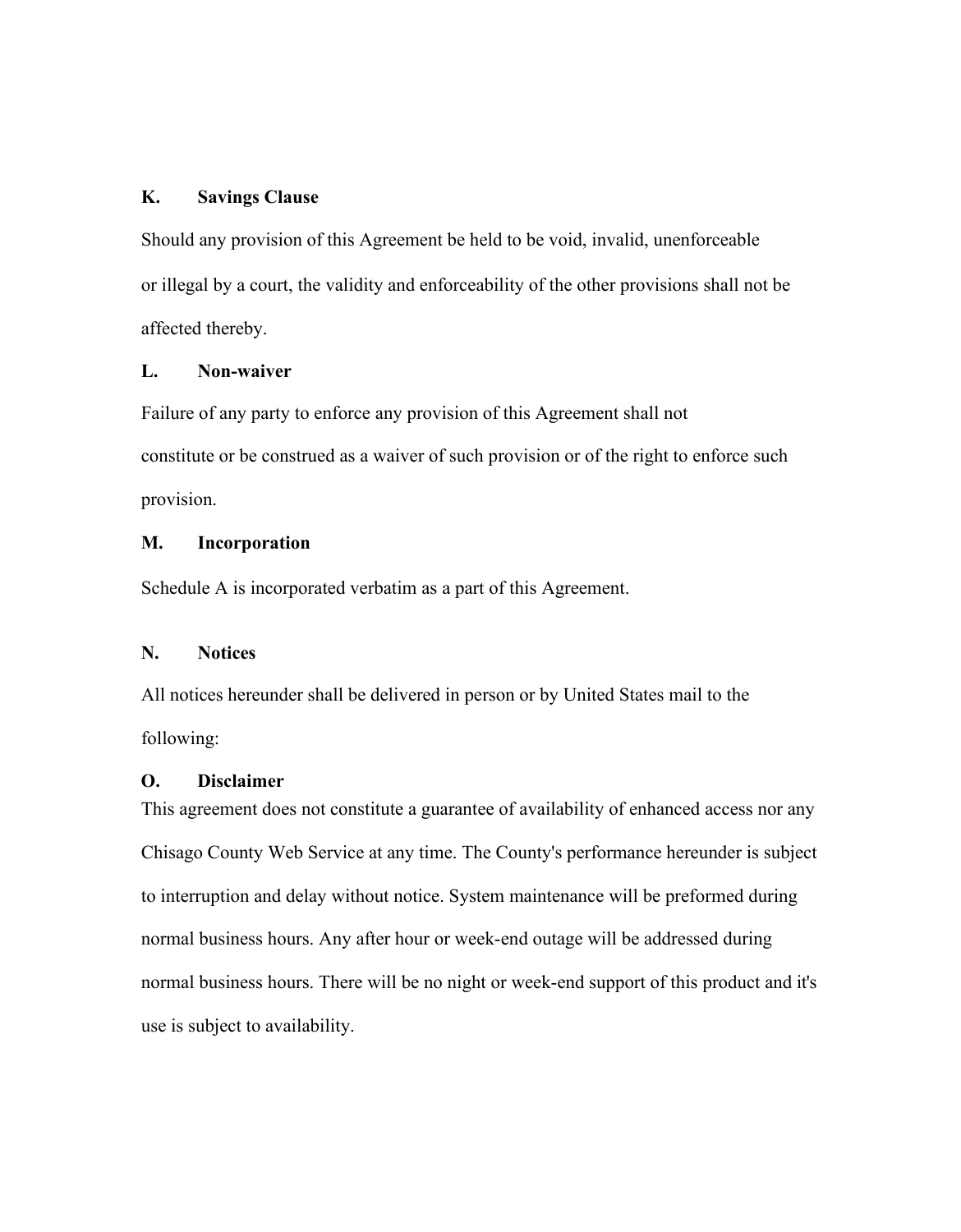## **SUBSCRIBER**

## **CHISAGO COUNTY**

| Name:    | Karen Long                       |
|----------|----------------------------------|
| Title:   | Recorder and Registrar of Titles |
| Address: | 313 North Main St., Room 277     |
|          | Center City, MN 55012            |

IN WITNESS WHEREOF, the authorized representatives of the parties hereto have

| executed this Agreement effective this _____ day of |  |  |
|-----------------------------------------------------|--|--|
|-----------------------------------------------------|--|--|

# **SUBSCRIBER**

| BY:                            | BY:                                                     |  |
|--------------------------------|---------------------------------------------------------|--|
| Name:                          | Name:                                                   |  |
| Title:                         | Title:                                                  |  |
| <b>CHISAGO COUNTY</b>          |                                                         |  |
| BY:                            | Date:                                                   |  |
| Karen Long, Recorder/Registrar |                                                         |  |
|                                | Assigned Subscriber Account#:                           |  |
|                                | LandShark User Name:                                    |  |
|                                | LandShark Password:                                     |  |
|                                | Subscriber wishes to have access at Level (circle one): |  |
| Level I                        | $1 - 250$ pages \$50.00 per month                       |  |
| Level II                       | $251 - 500$ pages \$100.00 per month                    |  |
| Level III                      | 501 -1000 pages \$200.00 per month                      |  |
| Level IV                       | 1001-2000 pages \$400.00 per month                      |  |